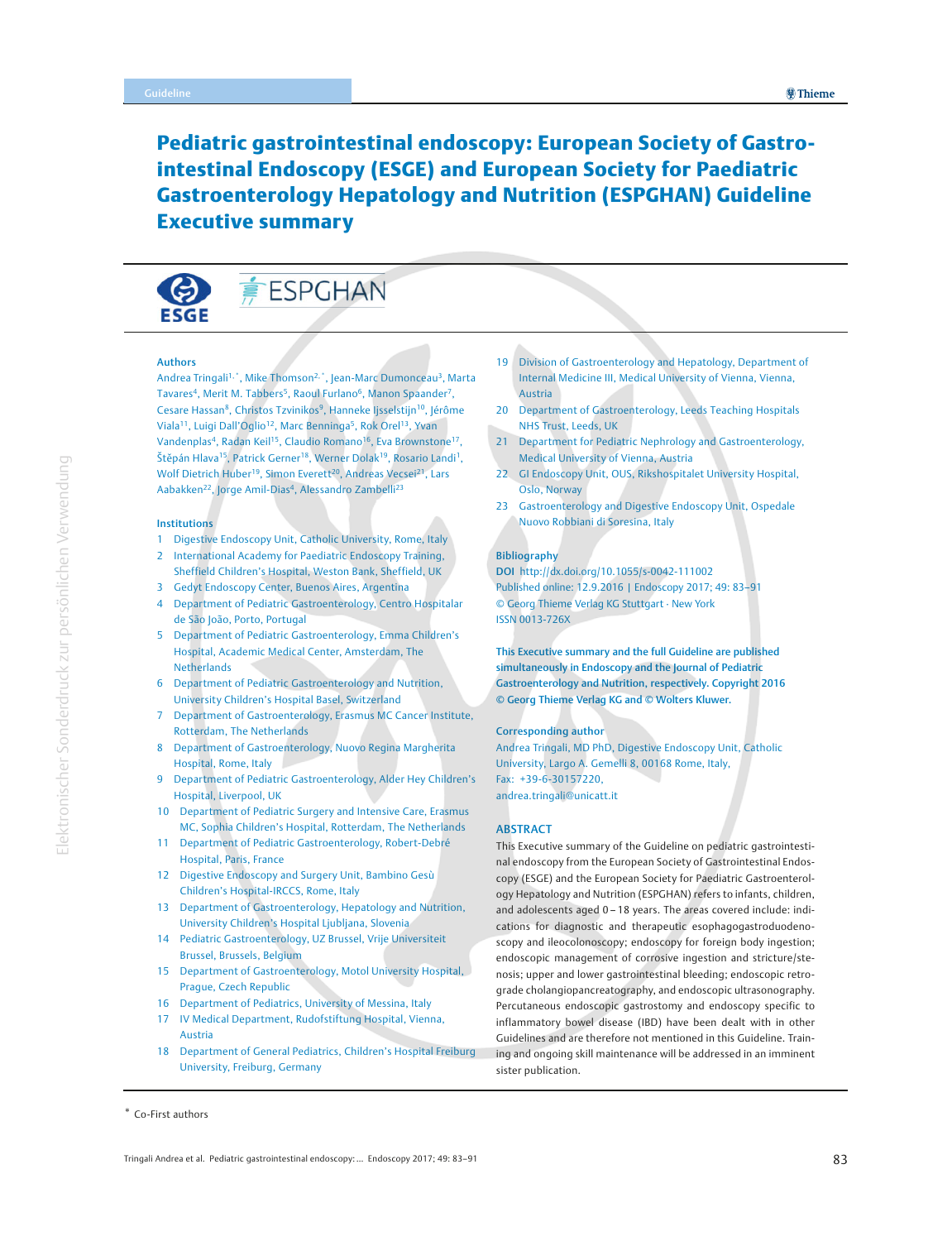#### ABBREVIATIONS

| <b>AUGIB</b>  | acute upper gastrointestinal bleeding            |
|---------------|--------------------------------------------------|
| CT.           | computed tomography                              |
| EGD           | esophagogastroduodenoscopy                       |
| <b>ERCP</b>   | endoscopic retrograde cholangiopancreato-        |
|               | graphy                                           |
| <b>ESGE</b>   | European Society of Gastrointestinal Endoscopy   |
| ESPGHAN       | European Society for Paediatric Gastroenterology |
|               | Hepatology and Nutrition                         |
| <b>EBUS</b>   | endobronchial ultrasound                         |
| <b>EUS</b>    | endoscopic ultrasonography                       |
| <b>FCSEMS</b> | fully covered self-expandable metal stent        |
| GI            | qastrointestinal                                 |
| <b>GRADE</b>  | Grading of Recommendations Assessment,           |
|               | Development and Evaluation                       |
| <b>GVHD</b>   | graft-versus-host disease                        |
| <b>IBD</b>    | inflammatory bowel disease                       |
| <b>MMC</b>    | mitomycin C                                      |
| <b>NSAID</b>  | non-steroidal anti-inflammatory drug             |
| <b>RCT</b>    | randomized controlled trial                      |
| <b>TAC</b>    | triamcinolone acetonide                          |

## Time definitions

Emergent/emergency < 2 hours

Urgent/urgently < 12 hours or < 24 hours and defined in text Early < 48 hours but may be at clinician's discretion

# Introduction

Gastrointestinal (GI) endoscopy in the pediatric population has evolved during the last 30 years with an increasing number of diagnostic and therapeutic applications. Technological improvements in endoscope design and endoscopic devices have contributed to the evolution of pediatric endoscopy.

Endoscopy in the pediatric population has generally, to date, been performed by both non-pediatric endoscopists in conjunction with pediatricians and by pediatric endoscopists in specialized centers.

This document is the Executive summary of the Guideline on pediatric GI endoscopy [1] commissioned by the European Society for Paediatric Gastroenterology Hepatology and Nutrition (ESPGHAN) and the European Society of Gastrointestinal Endoscopy (ESGE). The aims of the evidence-based and consensus-based Guideline are to provide a comprehensive review of the clinical indications and timing of diagnostic and therapeutic endoscopy in pediatric patients. It is not meant to be a comprehensive overview of a patient's care, and investigation/therapy for each area will, of course, involve the clinician's discretion regarding the place of endoscopy in overall management, encompassing, as it must, complementary non-endoscopic approaches. The role of endoscopy in the overall management will depend on a number of factors, including but not limited to the specific clinical features, the availability/appropriateness of non-endoscopic approaches, and the available skills of the

endoscopist. This Guideline tries to address this issue of endoscopist skills, and certainly the upcoming ESPGHAN/ESGE Guideline on training in pediatric endoscopy will help in this respect. How, where, and when endoscopy may be employed in pediatric management is particularly important in the areas of GI bleeding and endoscopic retrograde cholangiopancreatography/endoscopic ultrasound (ERCP/EUS).

This undertaking is the first joint endoscopy review between pediatric and adult endoscopy representative groups in Europe. Our aspiration is that this Guideline may lead to a degree of standardization in the utility and practice of endoscopic approaches for children, thereby contributing to excellence and appropriateness of care.

Percutaneous endoscopic gastrostomy and endoscopy specific to inflammatory bowel disease (IBD) have been dealt with in other Guidelines [2-4], and are therefore not mentioned in the pediatric GI endoscopy Guideline. Training and ongoing skill maintenance will be addressed in an imminent sister publication.

# **Methods**

ESGE and ESPGHAN agreed to develop a joint guideline. Two guideline leaders (A.T. for ESGE and M.T. for ESPGHAN) invited the listed authors to participate in the project. The key questions were prepared by the coordinating team (A.T., M.T., M. M.T., R.F., Y.V., J.-M.D.) and then approved by the other members. The coordinating team established task force subgroups, each with its own leader, and assigned the following key topics among the task forces: esophagogastroduodenoscopy (EGD) and ileocolonoscopy; foreign bodies; corrosive ingestion; corrosive ingestion and esophageal strictures/stenoses; GI bleeding; endoscopic retrograde cholangiopancreatography (ERCP); and endoscopic ultrasonography (EUS). Each task force performed a systematic literature search to prepare evidencebased and well-balanced statements on their assigned key questions. Searches were performed in PubMed and/or EMBASE and/or Cochrane (publication date from 2000 to May 2015, or before if strictly needed), including as a minimum the key words "pediatric" and "endoscopy." All articles studying the application of diagnostic and therapeutic endoscopy in the pediatric age range were selected by title or abstract. The results of the relevant publications were summarized in literature tables and graded by the level of evidence and strength of recommendation according to the Grading of Recommendations Assessment, Development and Evaluation (GRADE) system [5, 6]. Each task force proposed statements on their assigned key questions which were discussed and voted on during the plenary meeting held in February 2015 in Munich. In November 2015, a draft prepared by A.T., C.H. and M.T. was sent to all group members. After agreement from all the authors on a final version, the manuscript was reviewed by two members of the ESGE Governing Board, ESGE individual members and the ESPGHAN Council.

The manuscript was then submitted to the Journal of Pediatric Gastroenterology and Nutrition for publication in full length and to Endoscopy for publication of the Executive summary.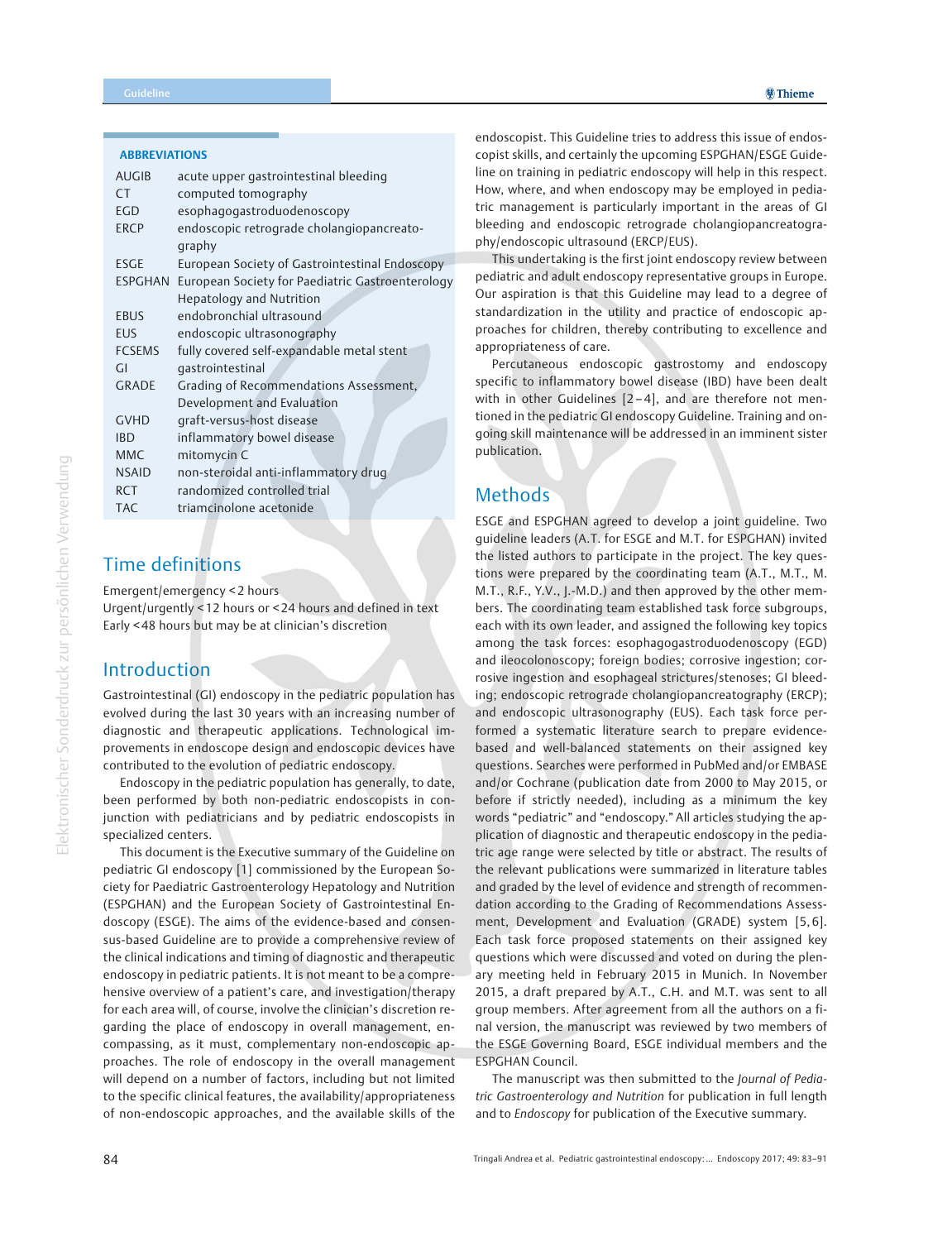Both the Guideline and Executive summary were issued in 2016 and will be considered for review and update in 2021 or sooner if new and relevant evidence becomes available. Any updates to the Guideline or Executive summary in the interim will be noted on the ESGE and ESPGHAN websites: http://www. esge.com/esge-guidelines.html and http://www.espghan.org/ guidelines/

## Recommendations

## Esophagogastroduodenoscopy (EGD)

ESGE/ESPGHAN suggest diagnostic and therapeutic EGD for the indications listed in ▶Table 1 and ▶Table 2, respectively. (Weak recommendation, low quality evidence.)

ESGE/ESPGHAN do not suggest EGD in the case of uncomplicated gastroesophageal reflux, functional gastrointestinal disorders, or for diagnosing perforation. (Weak recommendation, low quality evidence.)

ESGE/ESPGHAN suggest routine tissue sampling even in the absence of visible endoscopic abnormalities in all children undergoing EGD. (Weak recommendation, low quality evidence.)

ESGE/ESPGHAN suggest using ESPGHAN guidelines (on eosinophilic esophagitis, Helicobacter pylori, celiac disease, and inflammatory bowel disease [IBD]) for precise indications and preferred sites for biopsy during EGD in children suspected of a specific disease (▶Table 3). (Weak recommendation, low quality evidence.)

ESGE/ESPGHAN suggest performing EGD in children under general anesthesia or, only if general anesthesia is not available, under deep sedation in a carefully monitored environment. (Weak recommendation, low quality evidence.)

ESGE/ESPGHAN suggest performing EGD in a child-friendly setting with appropriate equipment and by an endoscopist trained in pediatric gastroenterology. (Weak recommendation, low quality evidence.)

ESGE/ESPGHAN suggest that when adult endoscopists perform pediatric procedures, collaboration between adult gastroenterologists and pediatricians is always warranted. (Weak recommendation, low quality evidence.)

ESGE/ESPGHAN suggest that the choice of gastroscope type should depend on the child's weight and age (▶ Table 4). (Weak recommendation, low quality evidence.)

#### Ileocolonoscopy

ESGE/ESPGHAN suggest ileocolonoscopy for the diagnostic and therapeutic indications listed in ▶Table 5. (Weak recommendation, low quality evidence.)

ESGE/ESPGHAN suggest against ileocolonoscopy in the case of toxic megacolon, recent colonic perforation (< 28 days), recent intestinal resection (< 7 days), or functional GI disorders. (Weak recommendation, low quality evidence.)

ESGE/ESPGHAN suggest performing ileocolonoscopy in children under general anesthesia or, only if general anesthesia is not available, under deep sedation in a carefully monitored environment. (Weak recommendation, low quality evidence.)

ESGE/ESPGHAN suggest that ileocolonoscopy should be performed in a child-friendly setting with appropriate equip▶ Table 1 Typical diagnostic and therapeutic indications, non-indications, and contraindications for esophagogastroduodenoscopy (EGD) in pediatric patients.

| <b>Diagnostic indications</b>                               | Weight loss, failure to thrive                                                          |  |
|-------------------------------------------------------------|-----------------------------------------------------------------------------------------|--|
|                                                             | Unexplained anemia                                                                      |  |
|                                                             | Abdominal pain with suspicion of an<br>organic disease                                  |  |
|                                                             | Dysphagia or odynophagia                                                                |  |
|                                                             | Caustic ingestion                                                                       |  |
|                                                             | Recurrent vomiting with unknown<br>cause                                                |  |
|                                                             | Hematemesis                                                                             |  |
|                                                             | Hematochezia                                                                            |  |
|                                                             | Unexplained chronic diarrhea                                                            |  |
|                                                             | Suspicion of graft versus host disease                                                  |  |
|                                                             | Chronic GERD, to exclude other dis-<br>eases, or surveillance of Barrett's<br>esophagus |  |
| <b>Therapeutic indications</b>                              | Percutaneous endoscopic gastrostomy<br>(re)placement                                    |  |
|                                                             | Duodenal tube placement                                                                 |  |
|                                                             | Foreign body removal                                                                    |  |
|                                                             | Food impaction                                                                          |  |
|                                                             | Hemostasis                                                                              |  |
|                                                             | Percutaneous jejunostomy placement                                                      |  |
|                                                             | Esophageal varices                                                                      |  |
|                                                             | Dilation of esophageal or upper GI<br>strictures                                        |  |
|                                                             | Perforation                                                                             |  |
|                                                             | Achalasia                                                                               |  |
|                                                             | Polypectomy                                                                             |  |
| <b>Non-indications</b>                                      | Uncomplicated GERD                                                                      |  |
|                                                             | <b>Functional GL disorders</b>                                                          |  |
| <b>Contraindications</b>                                    | To diagnose perforation                                                                 |  |
| GERD, gastroesophageal reflux disease; GI, gastrointestinal |                                                                                         |  |

ment and by an endoscopist trained in pediatric gastroenterology. (Weak recommendation, low quality evidence.)

ESGE/ESPGHAN suggest that when non-pediatric endoscopists perform pediatric procedures in older children, collaboration with a pediatrician is always warranted. (Weak recommendation, low quality evidence.)

ESGE/ESPGHAN suggest that the choice of colonoscope type should depend on the child's weight and age (▶Table 4). (Weak recommendation, low quality evidence.)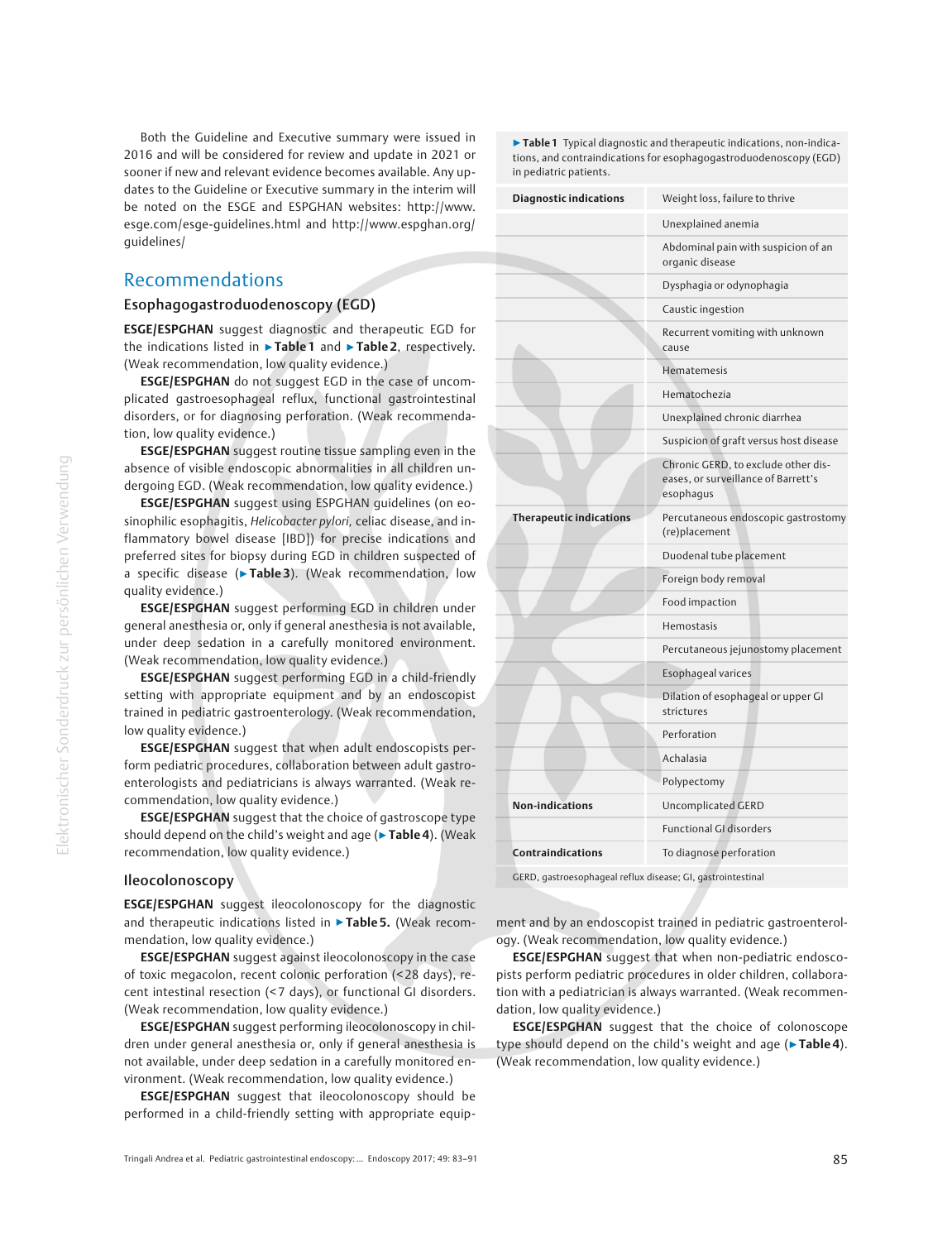▶ Table 2 Diagnostic indications for esophagogastroduodenoscopy (EGD) in pediatric patients: symptoms/signs according to suspected disease.

| Symptoms/signs                                                                                                                        | <b>Suspicion of:</b>                                                                                                                                                                 |  |
|---------------------------------------------------------------------------------------------------------------------------------------|--------------------------------------------------------------------------------------------------------------------------------------------------------------------------------------|--|
| Weight loss, failure to thrive,<br>chronic diarrhea, malabsorption,<br>anemia, abdominal pain with<br>suspicion of an organic disease | Celiac disease or IBD, giardiasis,<br>allergic enterocolitis, bleeding<br>lesions, graft versus host disease                                                                         |  |
| Dysphagia, odynophagia, chest<br>pain, feeding difficulty                                                                             | Foreign body ingestion, food<br>impaction, caustic ingestion or<br>eosinophilic esophagitis                                                                                          |  |
| Hematemesis, hematochezia,<br>melena                                                                                                  | Polyps, angiodysplasia, arterio-<br>venous malformations, peptic ul-<br>cer with or without Helicobacter<br>pylori infection, less common<br>conditions such as duplication<br>cysts |  |
| Family history of polyposis<br>syndromes                                                                                              | Polyps (diagnostic and<br>surveillance)                                                                                                                                              |  |
| IBD, inflammatory bowel disease.                                                                                                      |                                                                                                                                                                                      |  |

▶ Table 3 Indication and site for tissue sampling during upper and lower endoscopy in pediatric patients.

| <b>Indication</b>                | <b>Tissue samples: sites and numbers</b>                                                                                                             |
|----------------------------------|------------------------------------------------------------------------------------------------------------------------------------------------------|
| Eosinophilic<br>esophagitis      | At least 3 biopsies should be taken, one from<br>proximal mid and distal esophagus, regardless<br>of the endoscopic appearance of the esopha-<br>qus |
| Helicobacter pylori<br>infection | 2 biopsies from both the antrum and the<br>corpus $(\pm$ fundus)                                                                                     |
| Celiac disease                   | At least 1 biopsy from the duodenal bulb and<br>at least 4 biopsies from the second or third<br>portion of the duodenum                              |
| <b>IBD</b>                       | Multiple biopsies (2 or more per section) from<br>all sections of the visualized GI tract, even in<br>the absence of macroscopic lesions             |

IBD, inflammatory bowel disease; GI, gastrointestinal.

#### Bowel preparation for ileocolonoscopy in children

ESGE/ESPGHAN recommend low-volume preparation for bowel cleansing in children, using either polyethylene glycol plus ascorbate or picosulphate plus magnesium citrate/Senokot. (Strong recommendation, high quality evidence.)

ESGE/ESPGHAN recommend against the use of sodium phosphate for bowel cleansing. (Strong recommendation, high quality evidence.)

### Ileocolonoscopy in children: biopsy, carbon dioxide insufflation, ileal intubation, polypectomy technique

ESGE/ESPGHAN suggest routine biopsy even in the absence of visible endoscopic abnormalities in all children with suspected IBD undergoing ileocolonoscopy. (Weak recommendation, low quality evidence.)

ESGE/ESPGHAN suggest using ESPGHAN guidelines relating to ulcerative colitis and the revised Porto criteria for diagnosis of IBD for precise indications and preferred sites to biopsy. (Weak recommendation, low quality evidence.)

ESGE/ESPGHAN did not find any evidence to recommend against or for the use of routine carbon dioxide insufflation during ileocolonoscopy in children. Pain seems to be rare and mild after ileocolonoscopy in children. (Weak recommendation, low quality evidence.)

ESGE/ESPGHAN suggest that ileal intubation should be attempted in symptomatic children with abdominal pain, intestinal bleeding, diarrhea, or with any suspicion of IBD. (Weak recommendation, low quality evidence.)

ESGE/ESPGHAN suggest removal of very small polyps (< 3 mm) by cold biopsy forceps and 3 – 8mm polyps by hot or cold snaring. Cold snaring is advisable in the right colon where the perforation risk is higher. For polyps > 8 mm, hot snaring is suggested. (Weak recommendation, low quality evidence.)

#### Foreign body ingestion

ESGE/ESPGHAN recommend an early referral to the emergency room and X-ray evaluation in all patients with suspected foreign body ingestion even if asymptomatic. Biplane radiographs should be obtained of the neck, chest, abdomen, and pelvis if

▶Table 4 Types of endoscopes used in pediatric patients according to body weight, age, and procedure.

|                                | <b>EGD</b>                                                                                                  | Colonoscopy                                                                            | <b>ERCP</b>                                            | <b>EUS</b>                           |
|--------------------------------|-------------------------------------------------------------------------------------------------------------|----------------------------------------------------------------------------------------|--------------------------------------------------------|--------------------------------------|
| Weight or age                  |                                                                                                             |                                                                                        |                                                        |                                      |
| <10 kg or <1 year              | $\leq$ 6 mm gastroscope<br>preferred.<br>Consider standard adult<br>gastroscope if endotherapy<br>required. | $\leq$ 6 mm gastroscope, stand-<br>ard adult gastroscope, or<br>pediatric colonoscope. | 7.5 mm duodenoscope                                    | Miniprobe or 7.4mm<br>EBUS scope.    |
| $\geq$ 10 kg or $\geq$ 1 year  | Standard adult gastroscope.<br>Therapeutic gastroscope if<br>needed.                                        | Pediatric or adult<br>colonoscope.                                                     | Therapeutic duodenoscope<br>(4.2 mm operative channel) | Miniprobe or 7.4mm<br>EBUS scope.    |
| $\geq$ 15 kg or $\geq$ 3 years |                                                                                                             |                                                                                        |                                                        | Adult radial/linear<br>echoendoscope |

EGD, esophagogastroduodenoscopy; ERCP, endoscopic retrograde cholangiopancreatography; EUS, endoscopic ultrasonography; EBUS, endobronchial ultrasound.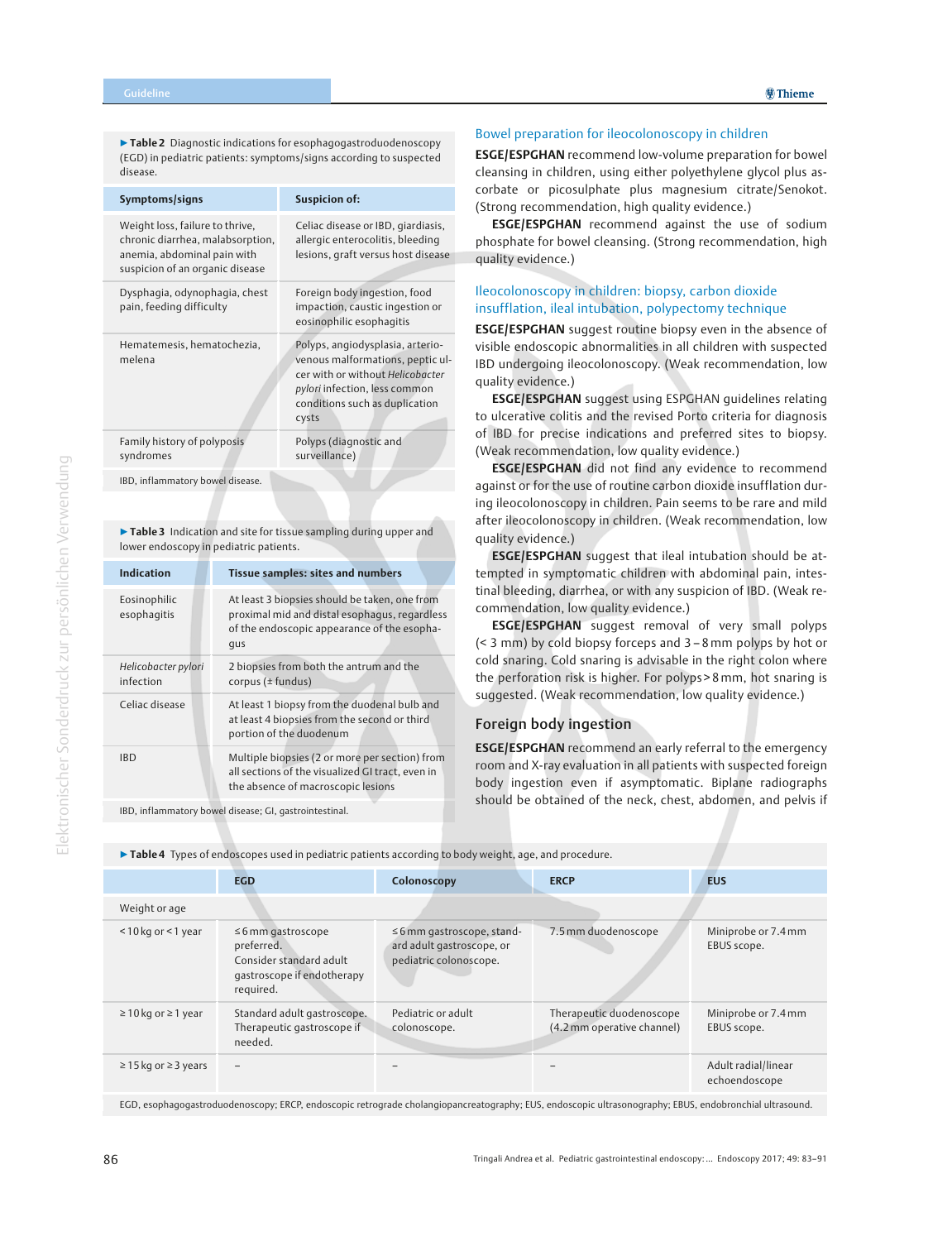▶Table 5 Typical diagnostic and therapeutic indications, non-indications, and contraindications for ileocolonoscopy in pediatric patients.

| <b>Diagnostic indications</b>  | Unexplained anemia                                             |  |
|--------------------------------|----------------------------------------------------------------|--|
|                                | Unexplained chronic diarrhea                                   |  |
|                                | Perianal lesions (fistula, abscess)                            |  |
|                                | Rectal blood loss                                              |  |
|                                | Unexplained failure to thrive                                  |  |
|                                | Suspicion of graft versus host<br>disease                      |  |
|                                | Rejection or complications after<br>intestinal transplantation |  |
|                                | Radiological suspicion of ileocolonic<br>stenosis/stricture    |  |
|                                | Polyposis syndromes                                            |  |
|                                |                                                                |  |
| <b>Therapeutic indications</b> | Polypectomy                                                    |  |
|                                | Dilation of ileocolonic stenosis                               |  |
|                                | Treatment of hemorrhagic lesions                               |  |
|                                | Foreign body removal                                           |  |
|                                | Reduction of sigmoidal volvulus                                |  |
|                                |                                                                |  |
| <b>Non-indications</b>         | <b>Functional GL disorders</b>                                 |  |
|                                | Constipation                                                   |  |
|                                |                                                                |  |
| <b>Contraindications</b>       | Toxic megacolon                                                |  |
|                                | Recent colonic perforation                                     |  |
|                                | Recent intestinal resection (<7 days)                          |  |
| GI, gastrointestinal.          |                                                                |  |

indicated. Computed tomography (CT) scan can be considered for radiolucent foreign bodies. (Strong recommendation, moderate quality evidence.)

ESGE/ESPGHAN suggest early EGD if the foreign body is in the esophagus. (Weak recommendation, low quality evidence.)

## Blunt foreign bodies and coins

ESGE/ESPGHAN recommend removal of blunt foreign bodies and coins or impacted food from the esophagus urgently (< 24 hours), even in asymptomatic children. If the child is symptomatic an emergent (< 2 hours) removal is indicated especially for button batteries. (Strong recommendation, moderate quality evidence.)

ESGE/ESPGHAN suggest removal of blunt foreign bodies from the stomach or duodenum if the child is symptomatic or if the object is wider than 2.5 cm in diameter or > 6 cm in length. Otherwise, blunt foreign bodies in the stomach can be followed and retrieved only if they produce symptoms or do not pass spontaneously after 4 weeks. (Weak recommendation, low quality evidence.)

## Sharp-pointed objects

ESGE/ESPGHAN recommend emergent (< 2 hours) removal of sharp-pointed objects located in the esophagus (all cases). (Strong recommendation, moderate quality evidence.)

ESGE/ESPGHAN recommend emergent (< 2 hours) removal of sharp-pointed objects in the stomach or proximal duodenum even in asymptomatic children. (Strong recommendation, moderate quality evidence.)

## Batteries

ESGE/ESPGHAN recommend to emergently (< 2 hours) remove button batteries impacted in the esophagus. (Strong recommendation, low quality evidence.)

ESGE/ESPGHAN suggest to remove button batteries in the stomach emergently (< 2 hours) if the child is symptomatic and/or has a known or suspected anatomical pathology in the GI tract (e. g. Meckel's diverticulum), and/or has simultaneously swallowed a magnet. (Weak recommendation, low quality evidence.)

ESGE/ESPGHAN suggest that button batteries larger than > 20 mm present in the stomach should be checked by radiography and removed if still in place after more than 48 hours. (Weak recommendation, low quality evidence.)

ESGE/ESPGHAN recommend an urgent endoscopic removal (< 24 hours) for single cylindrical battery ingestion when impacted in the esophagus and as soon as possible elsewhere in the GI tract when the child is symptomatic. (Strong recommendation, moderate quality evidence.)

ESGE/ESPGHAN suggest that a single cylindrical battery in the stomach can be observed and the child monitored as an outpatient and followed by X-ray 7 – 14 days after ingestion if the battery is not passed in the stool. (Weak recommendation, low quality evidence.)

## Magnets

ESGE/ESPGHAN recommend urgent (< 24 hours) removal of all magnets within endoscopic reach. For those beyond endoscopic reach, close observation and surgical consultation for non-progression through the GI tract is advised. (Strong recommendation, moderate quality evidence.)

## Food bolus impaction

ESGE/ESPGHAN recommend removal of impacted food from the esophagus as an emergency 2 hours from the time of presentation (and ideally from the time of ingestion) in case of symptoms (drooling, neck pain). If the child is asymptomatic an urgent (< 24 hours) removal is indicated. (Strong recommendation, moderate quality evidence.)

ESGE/ESPGHAN suggest investigation for underlying pathology of the esophagus in all cases of food impaction. (Weak recommendation, low quality evidence.)

 $\frac{e}{\Box}$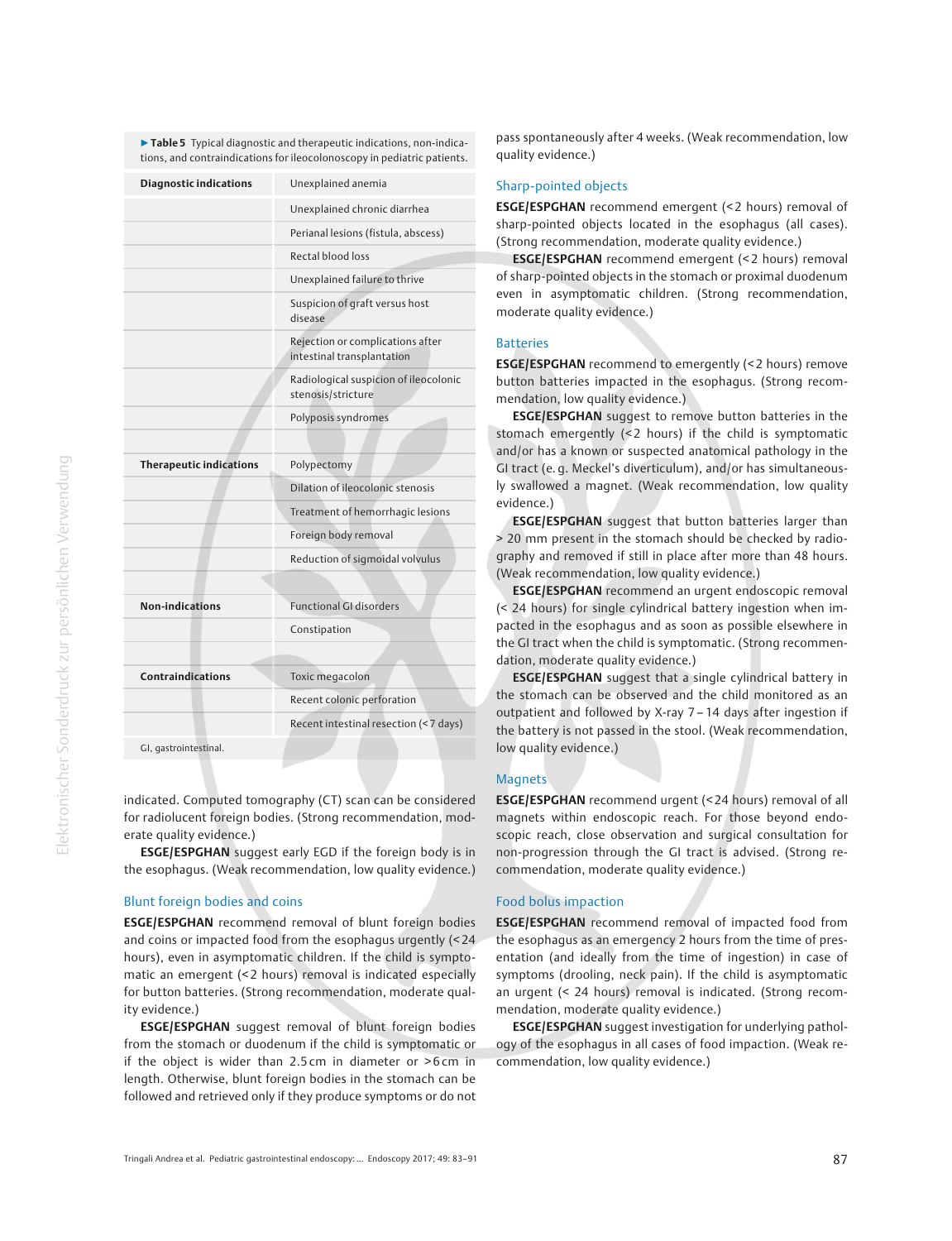#### Drug packets

ESGE/ESPGHAN recommend against endoscopic removal of drug-containing packets. (Strong recommendation, low quality evidence.)

#### Equipment for removal of foreign bodies

ESGE/ESPGHAN suggest that flexible endoscopy is an effective and safe procedure for removing foreign bodies from the GI tract, with a high success rate using retrieval nets, polypectomy snares, and rat-tooth forceps. (Weak recommendation, very low quality evidence.)

#### Corrosive ingestion

ESGE/ESPGHAN suggest that every child that has ingested a corrosive substance should have a thorough follow-up, with endoscopy dictated only by symptoms, and dependent on the symptoms the timing should be within 24 hours. (Strong recommendation, high quality evidence.)

ESGE/ESPGHAN recommend that every child with a suspected caustic ingestion and symptoms/signs (any oral lesions, vomiting, drooling, dysphagia, hematemesis, dyspnea, abdominal pain, etc) should have an EGD in order to identify all consequent digestive tract lesions. (Strong recommendation, high quality evidence.)

ESGE/ESPGHAN suggest that in the case of suspected corrosive ingestion EGD is withheld if the child is asymptomatic (no drooling of saliva/other symptoms and no mouth lesions) and that adequate follow-up is assured. (Weak recommendation, moderate quality evidence.)

ESGE/ESPGHAN recommend to have the same grade of suspicion for both acidic and alkali ingestion regarding potential mucosal injury. (Alkali ingestion, especially lye, is associated with more severe esophageal lesions and severe gastric lesions can occur in acidic ingestion.) Stricture development has been associated with both acidic and alkali ingestion. (Strong recommendation, high quality evidence.)

ESGE/ESPGHAN recommend high doses of intravenous dexamethasone (1 $g/1.73$  m<sup>2</sup> per day) administration for a short period (3 days) in IIb esophagitis after corrosive ingestion as a method of preventing the development of esophageal stricture. There is no evidence of benefit for the use of corticosteroids in other grades of esophagitis (I, IIa, III). (Strong recommendation, moderate quality evidence.)

#### Benign esophageal strictures

ESGE/ESPGHAN recommend esophageal dilation using balloon or bougies for benign esophageal strictures only when symptoms occur. (Strong recommendation, low quality evidence.)

ESGE/ESPGHAN suggest the following definition of a benign refractory or recurrent stricture in children: "An anatomic restriction because of cicatricial luminal compromise or fibrosis that results in dysphagia in the absence of endoscopic evidence of inflammation. This may occur as the result of either an inability to successfully remediate the anatomic problem to obtain age-appropriate feeding possibilities after a maximum of 5 dilation sessions (refractory) with maximal 4-week intervals, or as a result of an inability to maintain a satisfactory luminal diameter

for 4 weeks once the age-appropriate feeding diameter has been achieved (recurrent)." (Weak recommendation, very low level of evidence.)

ESGE/ESPGHAN suggest temporary stent placement or application of topical mitomycin C (MMC) following dilation for refractory esophageal stenosis in children. ESGE/ESPGHAN do not suggest the routine use of intralesional steroids for refractory esophageal stenosis in children. (Weak recommendation, low quality evidence.)

In patients operated for esophageal atresia, ESGE/ESP-GHAN suggest long-term endoscopic surveillance for Barrett's esophagus and cancer. Frequency would be dictated by the presence or not of dysplasia and should follow standard guidelines already published in the literature. (Weak recommendation, low quality evidence.)

## Upper and lower GI bleeding

ESGE/ESPGHAN suggest that, having employed all necessary medical interventions as standard, EGD be performed very early (≤ 12 h) in acute upper GI bleeding (AUGIB) cases which require ongoing circulatory support or where a large hematemesis or melena occurs. (Weak recommendation, low quality evidence.)

ESGE/ESPGHAN recommend that, having employed all necessary medical interventions as standard, EGD be performed very early (< 12 h) in AUGIB in cases with known esophageal varices. (Strong recommendation, moderate quality evidence.)

ESGE/ESPGHAN suggest that, having employed all necessary medical interventions as standard, EGD be performed within 24 hours in AUGIB cases which require transfusion due to hemoglobin drop below 8 g/dL, where an acute drop of 2 g/ dL is identified, and in those who are stable but whose bleeding score is above a recognized threshold/validated score for probable endoscopic intervention requirement. (Weak recommendation, moderate quality evidence.)

ESGE/ESPGHAN suggest that EGD be performed before hospital discharge in children with AUGIB and pre-existing liver disease or portal hypertension. (Weak recommendation, low quality evidence.)

ESGE/ESPGHAN do not suggest routine use of wireless capsule endoscopy/enteroscopy in AUGIB in children. (Weak recommendation, moderate quality evidence.)

ESGE/ESPGHAN suggest that urgent (24 hours) therapeutic ileocolonoscopy is not usually necessary in lower GI bleeding unless severe enough to cause circulatory compromise but diagnostic ileocolonoscopy is needed as soon as is practical and safe. (Weak recommendation, weak quality evidence.)

## Endoscopic hemostasis technique for GI bleeding in children

ESGE/ESPGHAN recommend hemostasis of esophageal variceal bleeding in children, using band ligation, if feasible, or sclerotherapy as an alternative. (Strong recommendation, moderate quality evidence.)

ESGE/ESPGHAN suggest that the treatment of peptic ulcers and Dieulafoy's lesion should not be carried out with epinephrine injection alone but in combination with thermal or me-

 $\frac{e}{\Box}$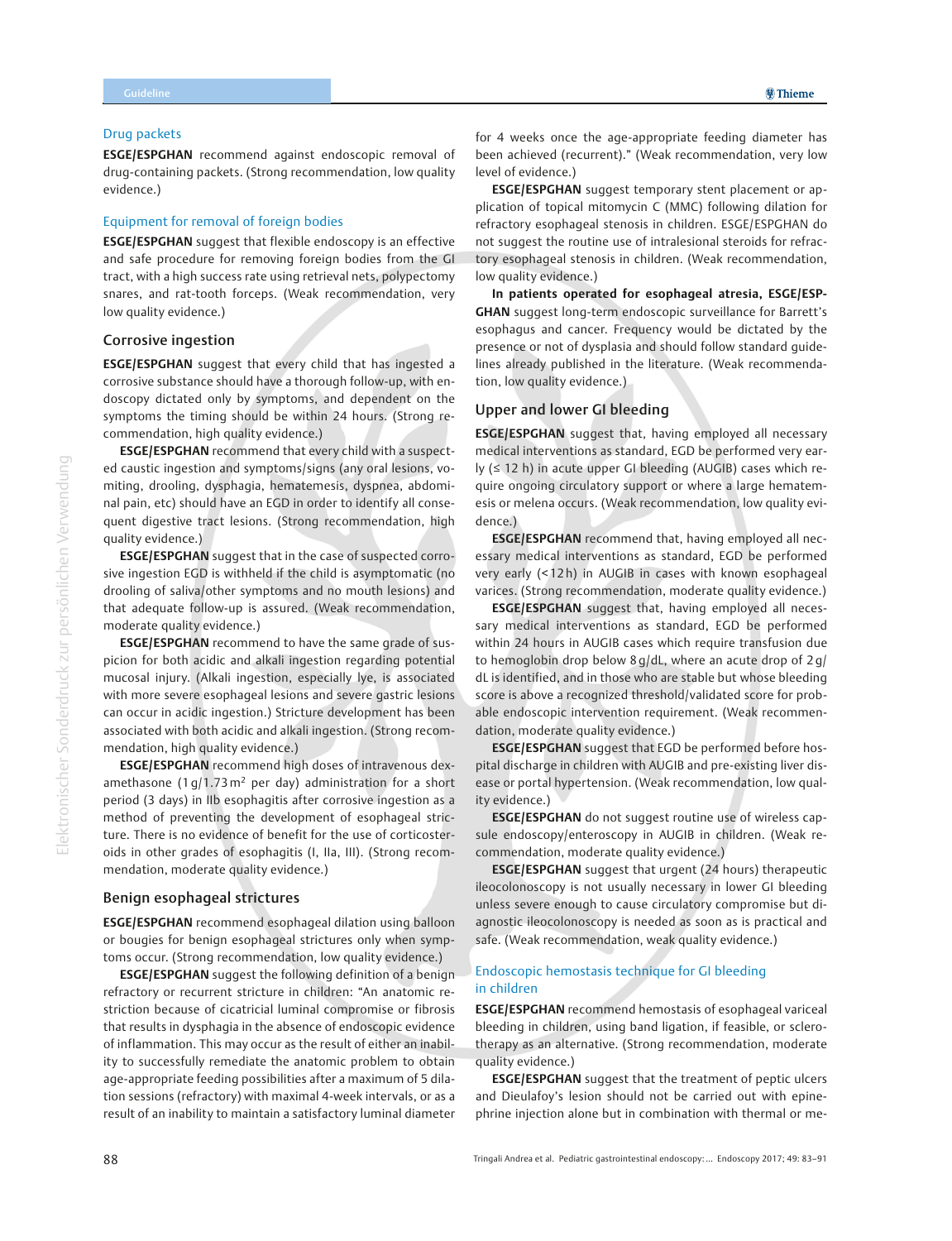▶ Table 6 Typical indications for ERCP in pediatric patients.

| <b>Biliary</b>                                       |                                             | <b>Pancreatic</b>                                     |                                                        |
|------------------------------------------------------|---------------------------------------------|-------------------------------------------------------|--------------------------------------------------------|
| <b>Diagnostic</b>                                    | <b>Therapeutic</b>                          | <b>Diagnostic</b>                                     | <b>Therapeutic</b>                                     |
| Cholestasis in neonates and infants                  | Common bile duct stones                     | Evaluation of anomalous biliopan-<br>creatic junction | Chronic pancreatitis                                   |
| Choledochal cyst                                     | Bile leak<br>(post-surgical/post-traumatic) |                                                       | Recurrent acute pancreatitis                           |
| Primary sclerosing cholangitis<br>(brush cytology)   | Benign biliary strictures                   |                                                       | Pancreas divisum                                       |
|                                                      | Primary sclerosing cholangitis              |                                                       | Pancreatic duct leak<br>(post-surgical/post-traumatic) |
|                                                      | Malignant biliary strictures                |                                                       | Pancreatic pseudocyst                                  |
|                                                      | Parasitosis<br>(ascariasis, fascioliasis)   |                                                       |                                                        |
| ERCP, endoscopic retrograde cholangiopancreatography |                                             |                                                       |                                                        |

chanical techniques. (Weak recommendation, low quality evidence.)

ESGE/ESPGHAN suggest adopting general anesthesia in children undergoing endoscopy for GI bleeding. General anesthesia is recommended in the case of variceal bleeding. Deep sedation may be used in less severe bleeding in older children. (Weak recomendation, low quality evidence.)

ESGE/ESPGHAN suggest using video capsule endoscopy (VCE) in children in the case of suspected small-intestinal bleeding and in addition balloon enteroscopy for therapeutic purposes. (Weak recommendation, moderate quality evidence.)

## Endoscopic retrograde cholangiopancreatography (ERCP)

ESGE/ESPGHAN suggest ERCP in pediatric patients (> 1-yearold) for therapeutic purposes following diagnostic information from non-invasive diagnostic modalities such as magnetic resonance cholangiopancreatography (MRCP). Diagnostic ERCP can be considered in selected cases where advanced non-invasive imaging is inconclusive. (Weak recommendation, low quality evidence.)

ESGE/ESPGHAN recommend that therapeutic ERCP in pediatric patients (> 1-year-old) is considered for diseases listed in ▶Table 6 following diagnostic information from non-invasive modalities such as MRCP. Results and complication rates of ERCP in children are similar to those reported in adults. (Weak recommendation, low quality evidence.)

ESGE/ESPGHAN suggest that diagnostic ERCP in neonates and infants (≤ 1-year-old) with cholestatic hepatobiliary disease is considered if non-invasive investigations are not conclusive in order to allow timely referral to surgery for suspected biliary atresia or to avoid unnecessary surgery if biliary atresia is excluded. (Weak recommendation, low quality evidence.)

ESGE/ESPGHAN recommend that ERCP in children is performed by an experienced endoscopist, in a high-volume tertiary care center, and with pediatric involvement. (Strong recommendation, moderate quality evidence.)

ESGE/ESPGHAN suggest general anesthesia for ERCP in children. Deep/conscious sedation can be considered for teenagers (age 12 – 17 years) although general anesthesia is the preferred choice. (Weak recommendation, low quality evidence.)

Prophylaxis of post-ERCP pancreatitis with non-steroidal anti-inflammatory drugs (NSAIDs) (diclofenac/indomethacin suppository) is recommended in children older than 14 years. (Strong recommendation, high quality evidence.)

Protection of radiosensitive organs (thyroid gland, breasts, gonads and eyes) is recommended together with adjustment of collimation to the smaller size of children. (Strong recommendation, high quality evidence.)

ESGE/ESPGHAN recommend the pediatric 7.5-mm duodenoscope for children weighing < 10 kg and that a therapeutic duodenoscope can be used in those weighing ≥ 10 kg. (Strong recommendation, low quality evidence.)

| • Table 7 Typical indications for endoscopic ultrasonography in |  |
|-----------------------------------------------------------------|--|
| pediatric patients.                                             |  |

| <b>Esophagus</b>                     | Stomach                | <b>Duodenum</b>         | <b>Biliopancreatic</b>                                   |
|--------------------------------------|------------------------|-------------------------|----------------------------------------------------------|
| Congenital<br>esophageal<br>stenosis | Gastric<br>duplication | Duodenal<br>duplication | <b>Bile duct stones</b>                                  |
| Eosinophilic<br>esophagitis          | Gastric<br>varices     |                         | Pancreatic<br>pseudocyst<br>(diagnosis and<br>treatment) |
| Esophageal<br>duplications           |                        |                         | Pancreatic<br>diseases $(\pm$ FNA)                       |

FNA, fine-needle aspiration.

 $\frac{e}{\Box}$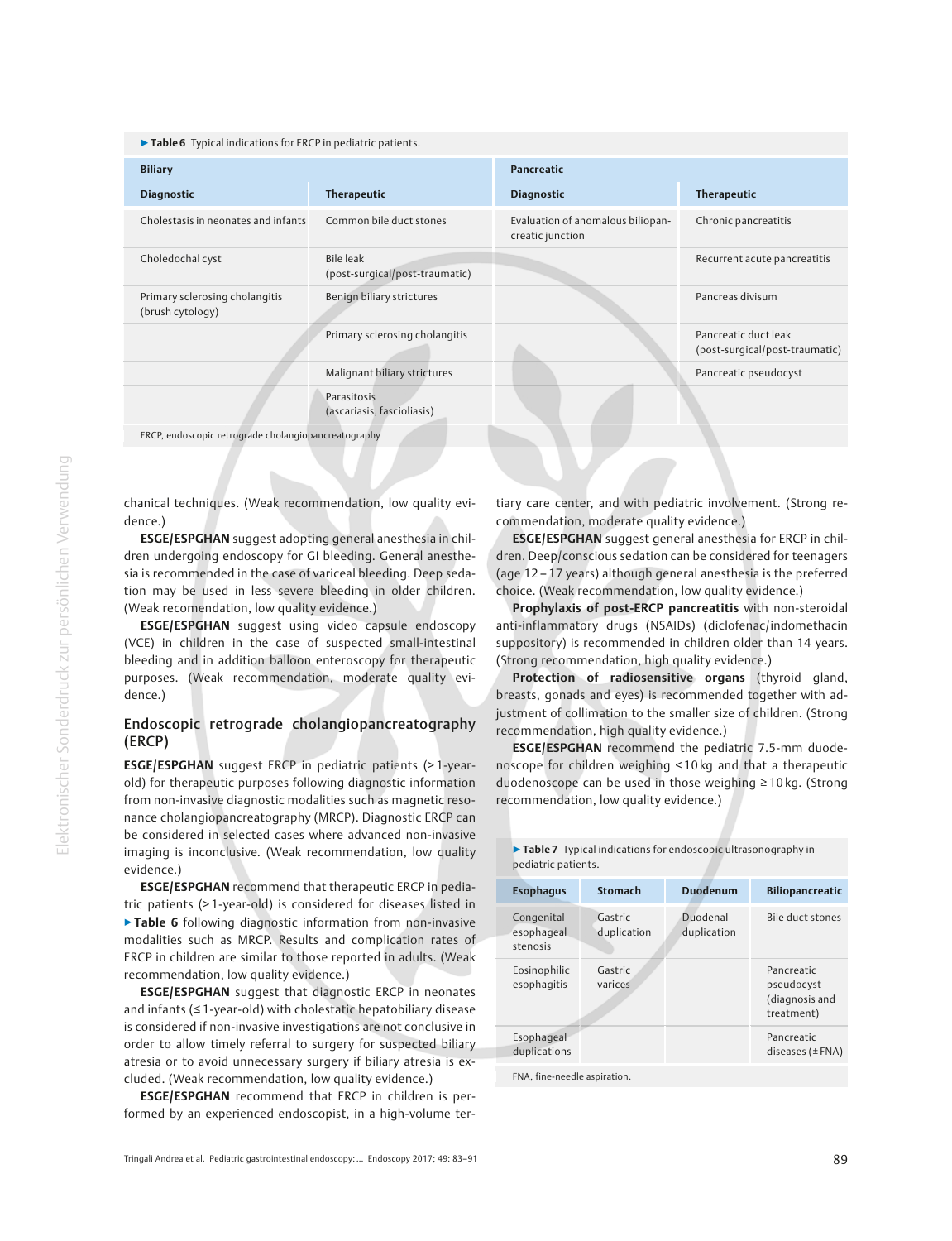### Endoscopic ultrasonography (EUS)

The endobronchial ultrasound (EBUS) endoscope can be adapted for EUS in children with a weight below 15 kg. A standard linear echoendoscope should only be employed in children under general anesthesia, considering the stiff and potentially traumatic distal part. (Weak recommendation, low quality evidence.)

ESGE/ESPGHAN suggest the use of EUS in children only in tertiary referral centers with experience in therapeutic endoscopy. Strict collaboration between adult and pediatric gastroenterologists is required in the case of EUS with standard echoendoscopes. (Weak recommendation, low quality evidence.)

ESGE/ESPGHAN suggest the use of radial EUS with miniprobes to diagnose congenital esophageal strictures (tracheobronchial remnants vs. fibromuscular stenosis subtypes). (Weak recommendation, very low quality evidence.)

ESGE/ESPGHAN suggest consideration of EUS for the diagnosis of pancreaticobiliary diseases in children where non-invasive imaging modalities (ultrasonography, MRCP) are inconclusive (▶Table 7). (Weak recommendation, very low quality evidence.)

ESGE/ESPGHAN suggest that EUS-guided drainage of pancreatic pseudocysts in children should be performed in large EUS centers with specific experience and expertise. (Weak recommendation, low quality evidence.)

ESGE and ESPGHAN guidelines represent a consensus of best practice based on the available evidence at the time of preparation. They may not apply in all situations and should be interpreted in the light of specific clinical situations and resource availability. Further controlled clinical studies may be needed to clarify aspects of these statements, and revision may be necessary as new data appear. Clinical considerations may justify a course of action at variance to these recommendations. ESGE and ESPGHAN guidelines are intended to be an educational device to provide information that may assist endoscopists in providing care to patients. They are not rules and should not be construed as establishing a legal standard of care or as encouraging, advocating, requiring, or discouraging any particular treatment.

#### Competing interests

M.Th. has participated as a clinical investigator and/or advisory board member and/or consultant and/or speaker and/or for Danone/Nutricia, Nestlé, Mead Johnson, Movetis, Jannsen, Norgine, Reckitt-Benkeiser, Cook, Olympus\_KeyMed, Fujinon, Storz, Pentax and Boston-Scientific.

A.T. has participated as a clinical investigator and/or advisory board member and/or consultant and/or speaker for Boston Scientific.

J-M. D. has not participated as a clinical investigator and/or advisory board member and/or consultant and/or speaker for any company.

M. Tav. has not participated as a clinical investigator and/or advisory board member and/or consultant and/or speaker for any company.

M. Tab. has not participated as a clinical investigator and/or advisory board member and/or consultant and/or speaker for any company.

R.F. has not participated as a clinical investigator and/or advisory board member and/or consultant and/or speaker for any company.

M.S. has not participated as a clinical investigator and/or advisory board member and/or consultant and/or speaker for any company.

C.H. has not participated as a clinical investigator and/or advisory board member and/or consultant and/or speaker for any company.

C.T. has not participated as a clinical investigator and/or advisory board member and/or consultant and/or speaker for any company.

H.I. has not participated as a clinical investigator and/or advisory board member and/or consultant and/or speaker for any company.

J.V. has not participated as a clinical investigator and/or advisory board member and/or consultant and/or speaker for any company.

L.D. has not participated as a clinical investigator and/or advisory board member and/or consultant and/or speaker for any company.

M.B. has participated as a clinical investigator and/or advisory board member and/or consultant and/or speaker for Shire, Movetis, Sucampo, Norgine, Astra Zeneca, Zeria, Novolac, Sensus, Danone/Nutricia and Friesland Campina.R.O. has not participated as a clinical investigator and/or advisory board member and/or consultant and/or speaker for any company.

R.K. has not participated as a clinical investigator and/or advisory board member and/or consultant and/or speaker for any company.

C.R. has not participated as a clinical investigator and/or advisory board member and/or consultant and/or speaker for any company.

E.B. has not participated as a clinical investigator and/or advisory board member and/or consultant and/or speaker for any company.

S.H. has not participated as a clinical investigator and/or advisory board member and/or consultant and/or speaker for any company.

W.D. has not participated as a clinical investigator and/or advisory board member and/or consultant and/or speaker for any company.

W-D.H. has not participated as a clinical investigator and/or advisory board member and/or consultant and/or speaker for any company.

S.E. has participated as a clinical investigator and/or advisory board member and/or consultant and/or speaker for Olympus.

A.V. has not participated as a clinical investigator and/or advisory board member and/or consultant and/or speaker for any company.